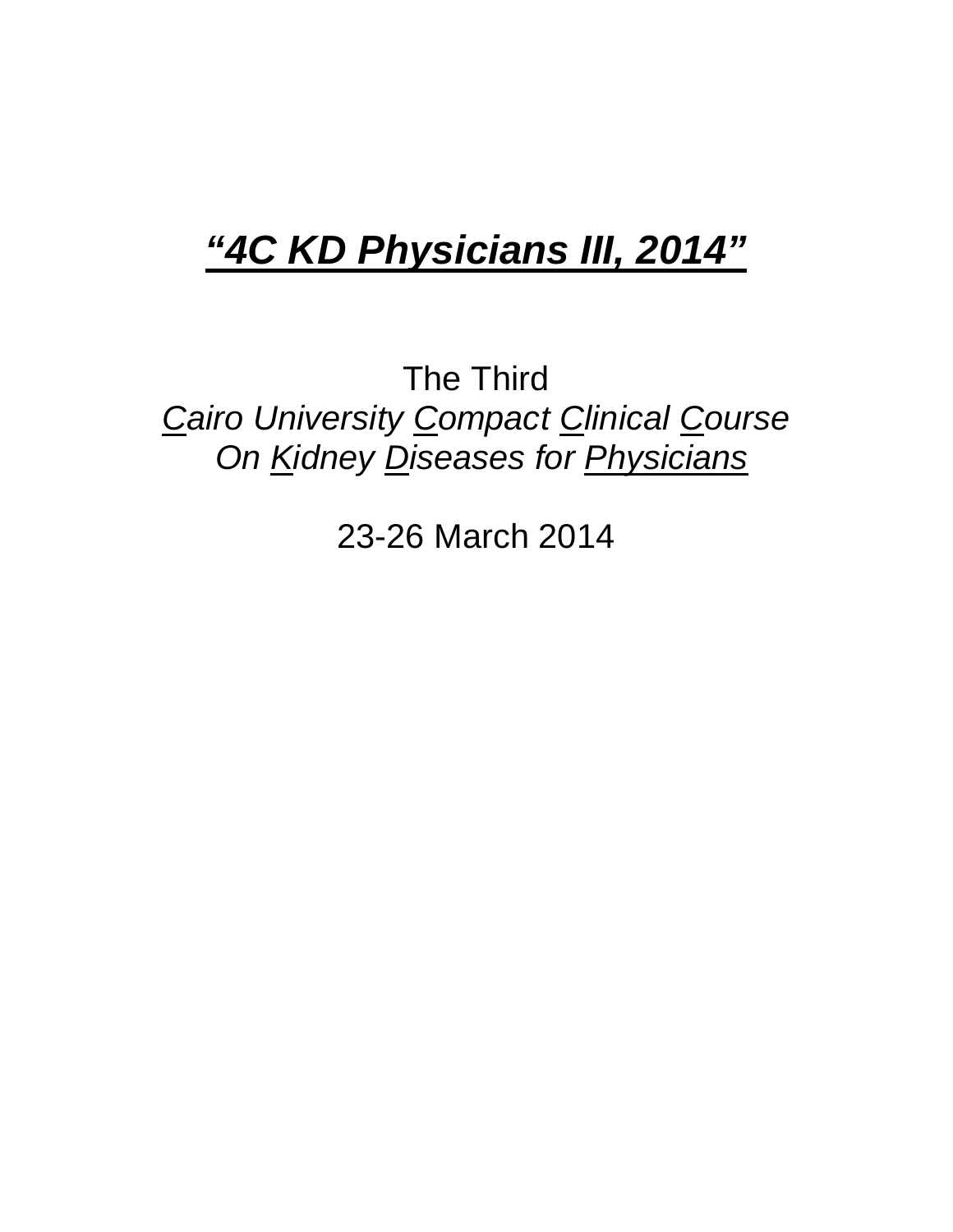## **Day 1, 23 March**

## *BASICS OF NEPHROLOGY*

1-Opening lecture Prof Amin Roshdy, Cairo Univ9:30-10

2-The Art of Diagnosing a Patient in the Kidney Clinic (lecture) Dr Yasser Abd ElHameed, Cairo Univ 10-10:30

3- Anemia management in CKD (lecture) Prof Ahmed Koraie, Alexandria Univ10:30-11

4-CKD-MBD (lecture) Prof Magdy Soliman, Cairo Univ 11-11:30

5-Proteinuria: basic management (lecture) Prof Hussein Shaeshaa, Mansoura Univ 11:30-12

#### **BREAK 12:00-12:30**

#### *GLOMERULAR DISORDERS*

6- Nephrotic and nephritic syndrome (clinical workshop) 12:30- 1:30

Prof May HassabAllah and Prof Tarek Fayad, Cairo Univ

7-Lupus Nephritis 13:30-14:00 Dr Bahaa Zayed, Cairo Univ

8-Renal amyloidosis Mahmoud ElNokeety 14:00-14:30

9- Glomerulonephritis and vasculitis (Meet the Experts) 14:30-15:30 Prof Ahmed Koraei, Alexandria Univ Prof Hussein Shaeshaa, Mansoura Univ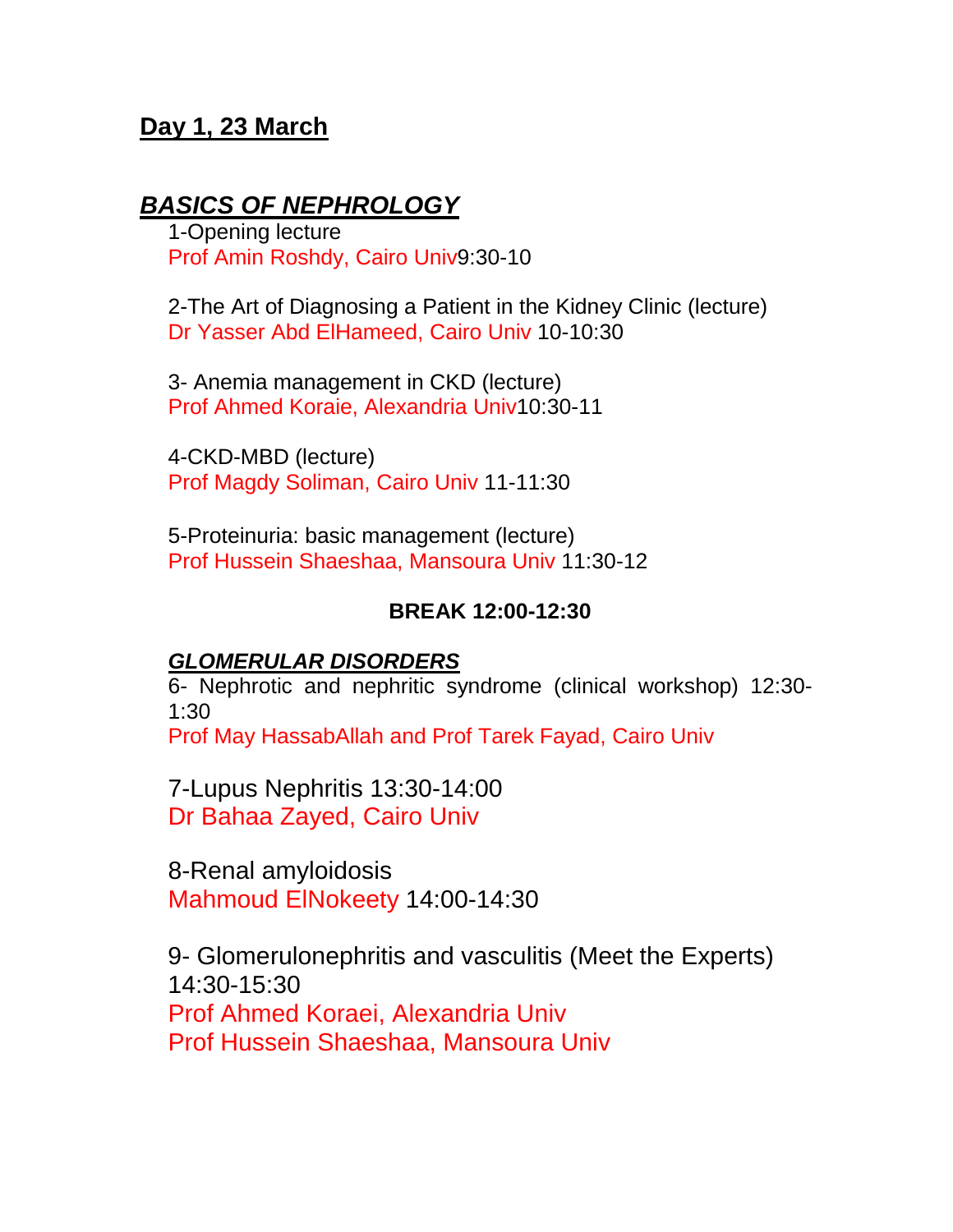## **Day2, 24 March**

## *BASICS OF NEPHROLOGY*

10-Drug Prescriptions in CKD (lecture) 9-9:30 Dr Mohamed Momtaz, Cairo Univ

11-Maintaining Kidney Functions in CKD (lecture) 9:30-10 Dr Noha Osman, Cairo Univ

12-Managing complications during chronic hemodialysis sessions- (group discussion) 10:00-10:45 Prof Salwa Ibrahim, Cairo Univ Dr Hoda Maamoon, Cairo Univ

13- Chronic Metabolic acidosis10:45-11:00 Prof Mona Roshdy, Cairo Univ

14-Cystic Kidney Disease 11:15-11:45 Dr Hatem Darwish, Cairo Univ

#### **BREAK 11:45-12:15**

15-Urinary tract infections (lecture) 12:15-12:45 Dr Hany Hammad, Cairo Univ

## *ACUTE KIDNEY INJURY*

16-Acute kidney injury, diagnosis (lecture) 12:15-12:45 Dr Usama Muhammady, Cairo Univ

17-AKI management (lecture) 12:45-13:15 Dr Mohamed AbdelGawad, Alexandria

18- Thrombotic Microangiopathies (lecture) 13:15-14:00 Saheer ElKhashab, Cairo Univ

19- AKI in patients with liver cirrhosis 14:00-14:30 Dr Maggie Saeed, Cairo Univ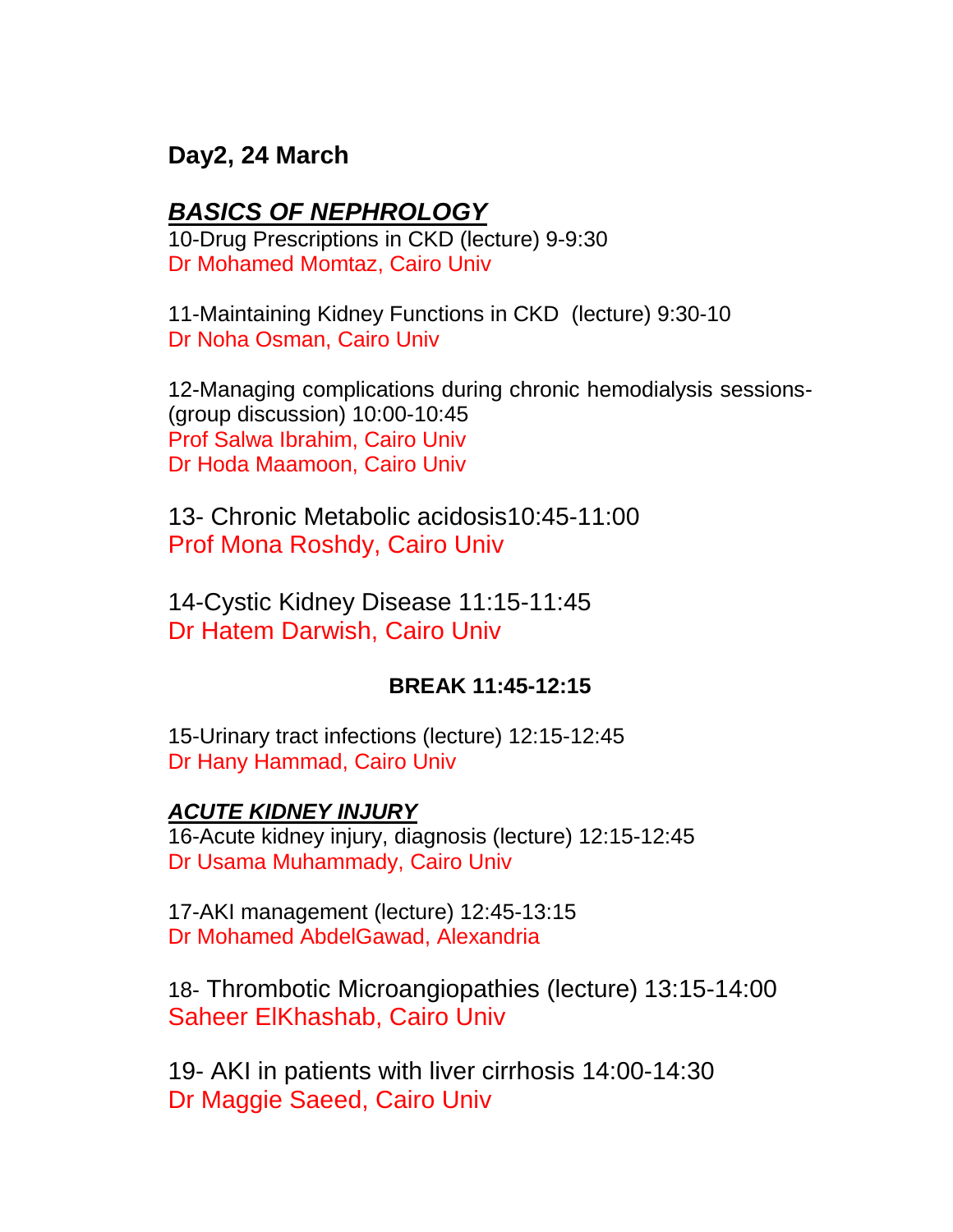**Day3, 25 March**

# *WHAT THE NEPHROLOGIST NEEDS TO KNOW ABOUT RELATED SPECIALTIES*

20-Caring for the hemodialysis access (workshop)9:30- 10:00

Dr Ahmed Zayat, Military Academy

21-Geriatric nephrology (lecture) 10:00-10:30 Prof Abd ElBasset Essawy, Damietta

22- Steroid resistant nephrotic syndrome in adolescents 10:30-11:00 Prof Neveen Soliman, Cairo Univ

23- Managing HCV in CKD patients 11:00-11:30 Prof Mohamed Saeed, Cairo Univ 24-Obstructive uropathy 11:30-12:00 Dr Mohamed Ghoneimy, Cairo Univ

# **BREAK 12:00-12:30**

25-Ischemic Heart Disease in CKD, how to diagnose and how to treat 12:30-13:00 Dr Waleed Ammar, Cairo Univ

26- Managing Skills for the nephrologist: auditing and managing work in a hemoidlaysis unit 13:00-13:30 Dr Wael Wahby, Cairo Univ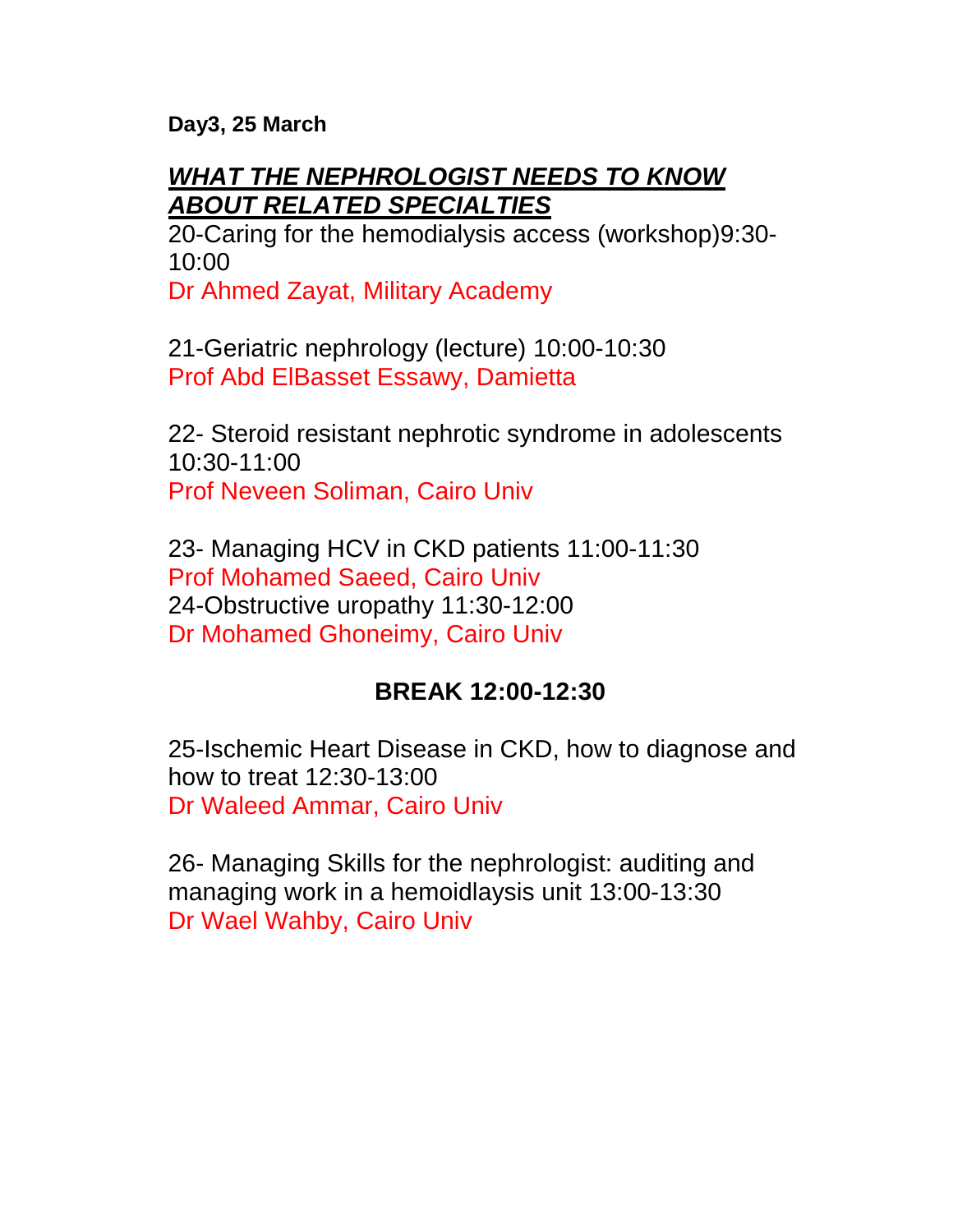# *FACTS OR MYTHS, THE YOUNG NEPHROLOGISTS PLATFORM*

27-Uric acid, facts and myths 13:30-14:00 Prof Tarek Shabony, Cairo Univ

28- Facts or myths, brat-pack session 14:00-15:30

a-L-carnitine, the magic bullet for dialysis patients, Dr Mona ElSehemy

b-CVP an accurate measure of hydration status, Dr Samah

c-Low Qb is optimum for hemodialysis patients with cardiovascular disease,

DrTarek Samy

d-Isolation protocols are necessary for HCV hemodialysis patients,

DrMohamed ElAkkad

e-Thiazides for diuresis and BP control in CKD, DrKhaled Marzouk